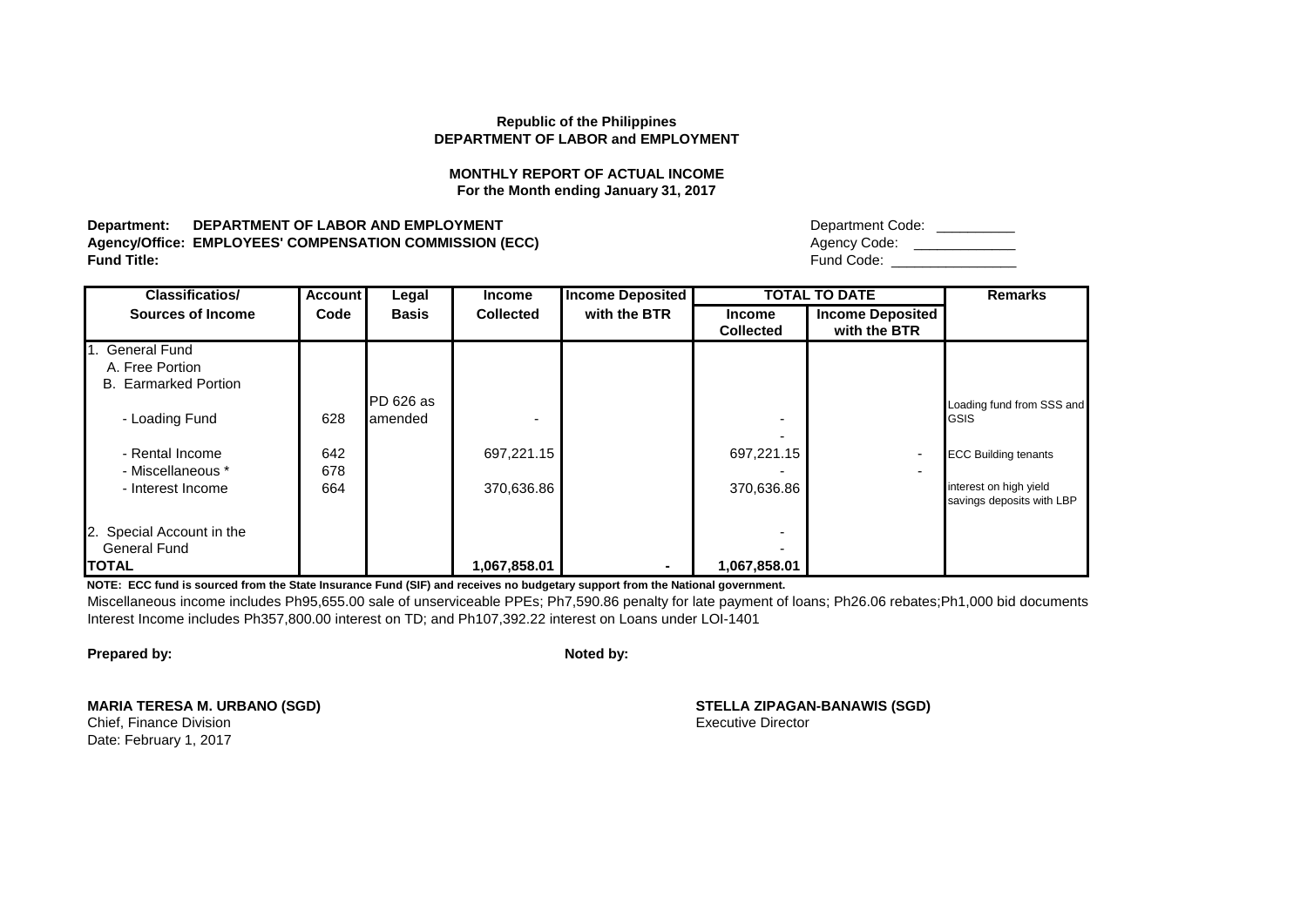# **MONTHLY REPORT OF ACTUAL INCOME For the Month ending February 28, 2017**

**Department: DEPARTMENT OF LABOR AND EMPLOYMENT Agency/Office: EMPLOYEES' COMPENSATION COMMISSION (ECC) Fund Title:** Fund Code: \_\_\_\_\_\_\_\_\_\_\_\_\_\_\_\_

| Department Code: |  |
|------------------|--|
| Agency Code:     |  |
| Fund Code:       |  |

| <b>Classificatios/</b>      | <b>Account</b> | Legal        | <b>Income</b>    | <b>Income Deposited</b> |                  | <b>TOTAL TO DATE</b>    | <b>Remarks</b>              |
|-----------------------------|----------------|--------------|------------------|-------------------------|------------------|-------------------------|-----------------------------|
| <b>Sources of Income</b>    | Code           | <b>Basis</b> | <b>Collected</b> | with the BTR            | <b>Income</b>    | <b>Income Deposited</b> |                             |
|                             |                |              |                  |                         | <b>Collected</b> | with the BTR            |                             |
| 1. General Fund             |                |              |                  |                         |                  |                         |                             |
| A. Free Portion             |                |              |                  |                         |                  |                         |                             |
| <b>B.</b> Earmarked Portion |                |              |                  |                         |                  |                         |                             |
|                             |                | PD 626 as    |                  |                         |                  |                         | Loading fund from SSS and   |
| - Loading Fund              | 628            | amended      | 21,017,780.74    |                         | 21,017,780.74    |                         | <b>GSIS</b>                 |
|                             |                |              |                  |                         |                  |                         |                             |
| - Rental Income             | 642            |              | 1,047,274.15     |                         | 1,744,495.30     | ٠                       | <b>ECC Building tenants</b> |
| - Miscellaneous *           | 678            |              | 2,220.54         |                         | 2,220.54         | $\blacksquare$          |                             |
| - Interest Income           | 664            |              | 327,956.34       |                         | 698,593.20       |                         | interest on high yield      |
|                             |                |              |                  |                         |                  |                         | savings deposits with LBP   |
|                             |                |              |                  |                         |                  |                         |                             |
| 2. Special Account in the   |                |              |                  |                         |                  |                         |                             |
| <b>General Fund</b>         |                |              |                  |                         |                  |                         |                             |
| <b>TOTAL</b>                |                |              | 22,395,231.77    |                         | 23,463,089.78    |                         |                             |

**NOTE: ECC fund is sourced from the State Insurance Fund (SIF) and receives no budgetary support from the National government.**

 **ECC fund and collections are deposited at Landbank.**

\* adjustment in January, 2017 P194.48

**Prepared by: Noted by: Noted by: Noted by: Noted by: Noted by: Noted by: Noted by: Noted by: Noted by: Noted by: Noted by: Noted by: Noted by: Noted by: Noted by: Noted by: Noted by: No** 

**MARIA TERESA M. URBANO (SGD) STELLA ZIPAGAN-BANAWIS (SGD)**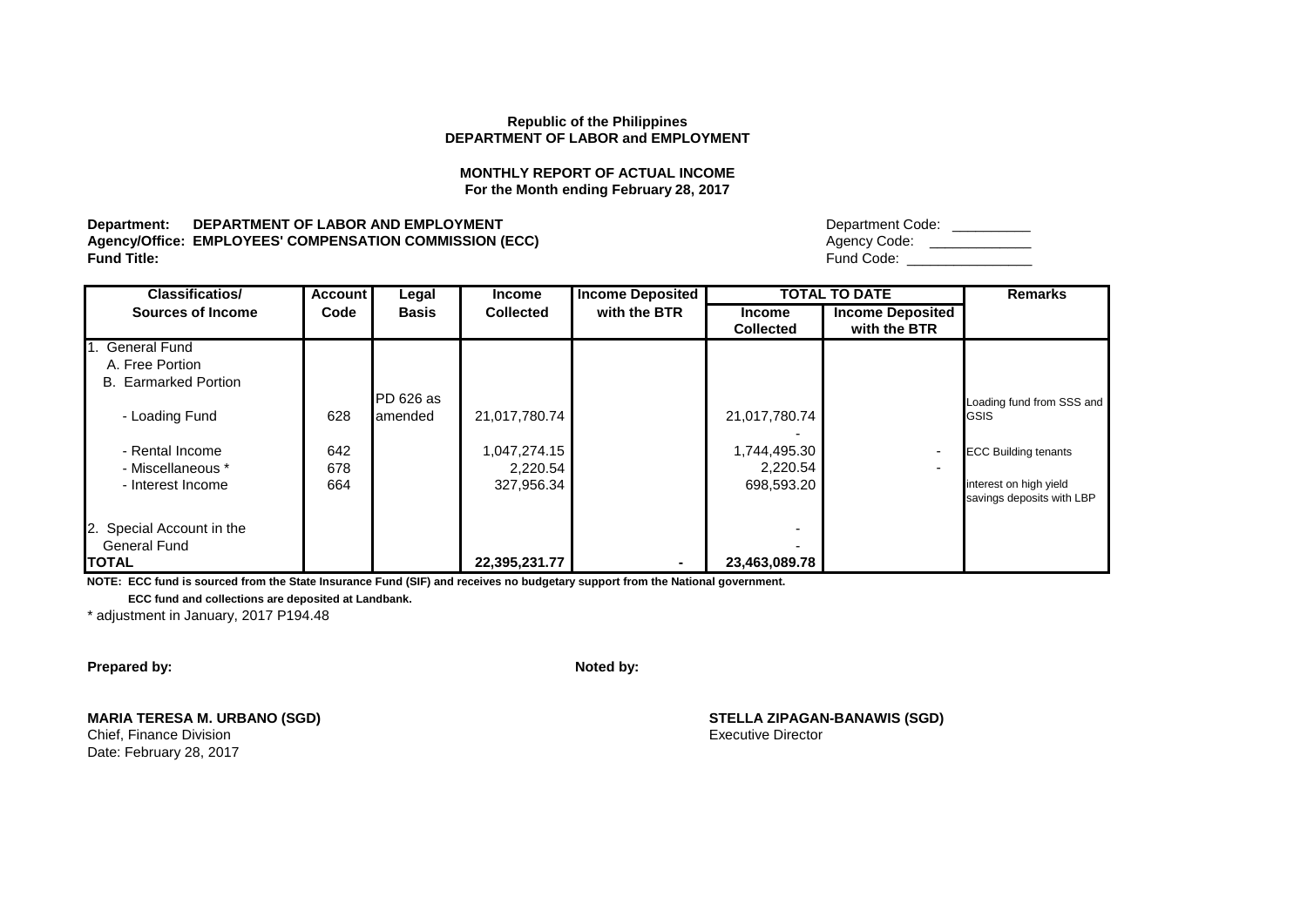# **MONTHLY REPORT OF ACTUAL INCOME For the Month ending March 31, 2017**

**Department: DEPARTMENT OF LABOR AND EMPLOYMENT Agency/Office: EMPLOYEES' COMPENSATION COMMISSION (ECC) Fund Title:** Fund Code: \_\_\_\_\_\_\_\_\_\_\_\_\_\_\_\_

| Department Code: |  |
|------------------|--|
| Agency Code:     |  |
| Fund Code:       |  |

| <b>Classificatios/</b>      | <b>Account</b> | Legal        | <b>Income</b>    | <b>Income Deposited</b> |                  | <b>TOTAL TO DATE</b>     | <b>Remarks</b>              |
|-----------------------------|----------------|--------------|------------------|-------------------------|------------------|--------------------------|-----------------------------|
| <b>Sources of Income</b>    | Code           | <b>Basis</b> | <b>Collected</b> | with the BTR            | <b>Income</b>    | <b>Income Deposited</b>  |                             |
|                             |                |              |                  |                         | <b>Collected</b> | with the BTR             |                             |
| 1. General Fund             |                |              |                  |                         |                  |                          |                             |
| A. Free Portion             |                |              |                  |                         |                  |                          |                             |
| <b>B.</b> Earmarked Portion |                |              |                  |                         |                  |                          |                             |
|                             |                | PD 626 as    |                  |                         |                  |                          | Loading fund from SSS and   |
| - Loading Fund              | 628            | amended      | 8,906,175.00     |                         | 29,923,955.74    |                          | GSIS                        |
|                             |                |              |                  |                         |                  |                          |                             |
| - Rental Income             | 642            |              | 1,078,782.08     |                         | 2,823,277.38     | ۰.                       | <b>ECC Building tenants</b> |
| - Miscellaneous             | 678            |              | 26.06            |                         | 2,246.60         | $\overline{\phantom{0}}$ |                             |
| - Interest Income *         | 664            |              | 390,084.99       |                         | 1,088,678.19     |                          | interest on high yield      |
|                             |                |              |                  |                         |                  |                          | savings deposits with LBP   |
|                             |                |              |                  |                         |                  |                          |                             |
| 2. Special Account in the   |                |              |                  |                         |                  |                          |                             |
| <b>General Fund</b>         |                |              |                  |                         |                  |                          |                             |
| <b>TOTAL</b>                |                |              | 10,375,068.13    |                         | 33,838,157.91    |                          |                             |

**NOTE: ECC fund is sourced from the State Insurance Fund (SIF) and receives no budgetary support from the National government.**

 **ECC fund and collections are deposited at Landbank.**

\* adjusted Balance. Interest Income P4,857.44 not included in the Feb., 2017 report.

**Prepared by: Noted by: Noted by: Noted by: Noted by: Noted by: Noted by: Noted by: Noted by: Noted by: Noted by: Noted by: Noted by: Noted by: Noted by: Noted by: Noted by: Noted by: No** 

**MARIA TERESA M. URBANO (SGD) STELLA ZIPAGAN-BANAWIS (SGD)**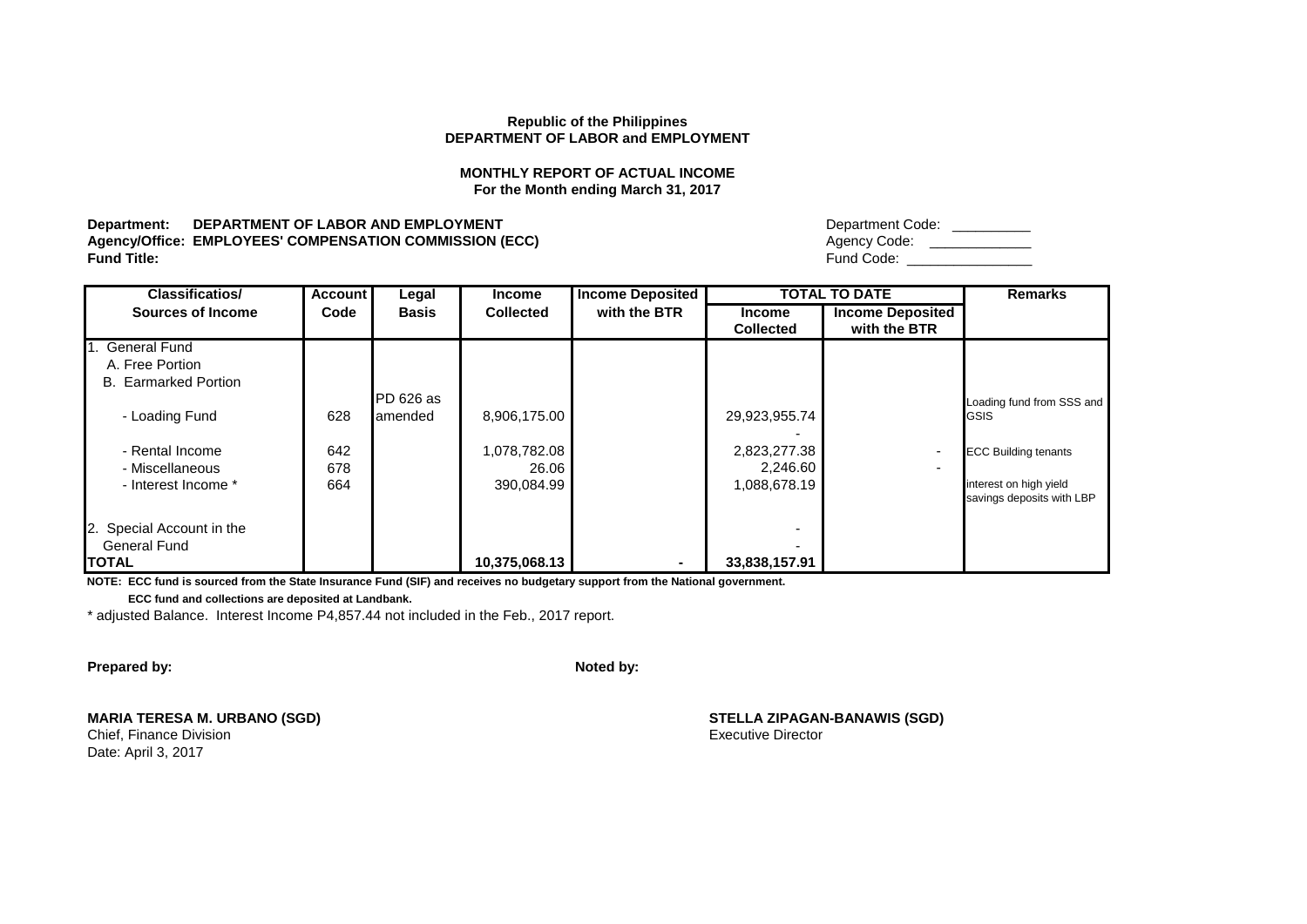# **MONTHLY REPORT OF ACTUAL INCOME For the Month ending April 30, 2017**

**Department: DEPARTMENT OF LABOR AND EMPLOYMENT Agency/Office: EMPLOYEES' COMPENSATION COMMISSION (ECC) Fund Title:** Fund Code: \_\_\_\_\_\_\_\_\_\_\_\_\_\_\_\_

| Department Code: |  |
|------------------|--|
| Agency Code:     |  |
| Fund Code:       |  |

| <b>Classificatios/</b>      | <b>Account</b> | Legal        | <b>Income</b>    | <b>Income Deposited</b> |                  | <b>TOTAL TO DATE</b>    | <b>Remarks</b>              |
|-----------------------------|----------------|--------------|------------------|-------------------------|------------------|-------------------------|-----------------------------|
| <b>Sources of Income</b>    | Code           | <b>Basis</b> | <b>Collected</b> | with the BTR            | <b>Income</b>    | <b>Income Deposited</b> |                             |
|                             |                |              |                  |                         | <b>Collected</b> | with the BTR            |                             |
| 1. General Fund             |                |              |                  |                         |                  |                         |                             |
| A. Free Portion             |                |              |                  |                         |                  |                         |                             |
| <b>B.</b> Earmarked Portion |                |              |                  |                         |                  |                         |                             |
|                             |                | PD 626 as    |                  |                         |                  |                         | Loading fund from SSS and   |
| - Loading Fund **           | 628            | lamended     | (236, 705.74)    |                         | 29,687,250.00    |                         | <b>GSIS</b>                 |
|                             |                |              |                  |                         |                  |                         |                             |
| - Rental Income             | 642            |              | 707,093.78       |                         | 3,530,371.16     | ٠                       | <b>ECC Building tenants</b> |
| - Miscellaneous             | 678            |              | 26.06            |                         | 2,272.66         | $\blacksquare$          |                             |
| - Interest Income *         | 664            |              | 363,106.88       |                         |                  |                         | interest on high yield      |
|                             |                |              |                  |                         |                  |                         | savings deposits with LBP   |
|                             |                |              |                  |                         | 1,451,785.07     |                         |                             |
| 2. Special Account in the   |                |              |                  |                         |                  |                         |                             |
| <b>General Fund</b>         |                |              |                  |                         |                  |                         |                             |
| <b>TOTAL</b>                |                |              | 833,520.98       |                         | 34,671,678.89    |                         |                             |

**NOTE: ECC fund is sourced from the State Insurance Fund (SIF) and receives no budgetary support from the National government.**

 **ECC fund and collections are deposited at Landbank.**

\* adjusted Balance. Interest Income P4,857.44 not included in the Feb., 2017 report.

\*\*Loading fund adjustment for remittance received from the SSS in Feb. 2017/

**Prepared by: Noted by: Noted by: Noted by: Noted by: Noted by: Noted by: Noted by: Noted by: Noted by: Noted by: Noted by: Noted by: Noted by: Noted by: Noted by: Noted by: Noted by: No** 

**MARIA TERESA M. URBANO (SGD) STELLA ZIPAGAN-BANAWIS (SGD)**

Date: May 2, 2017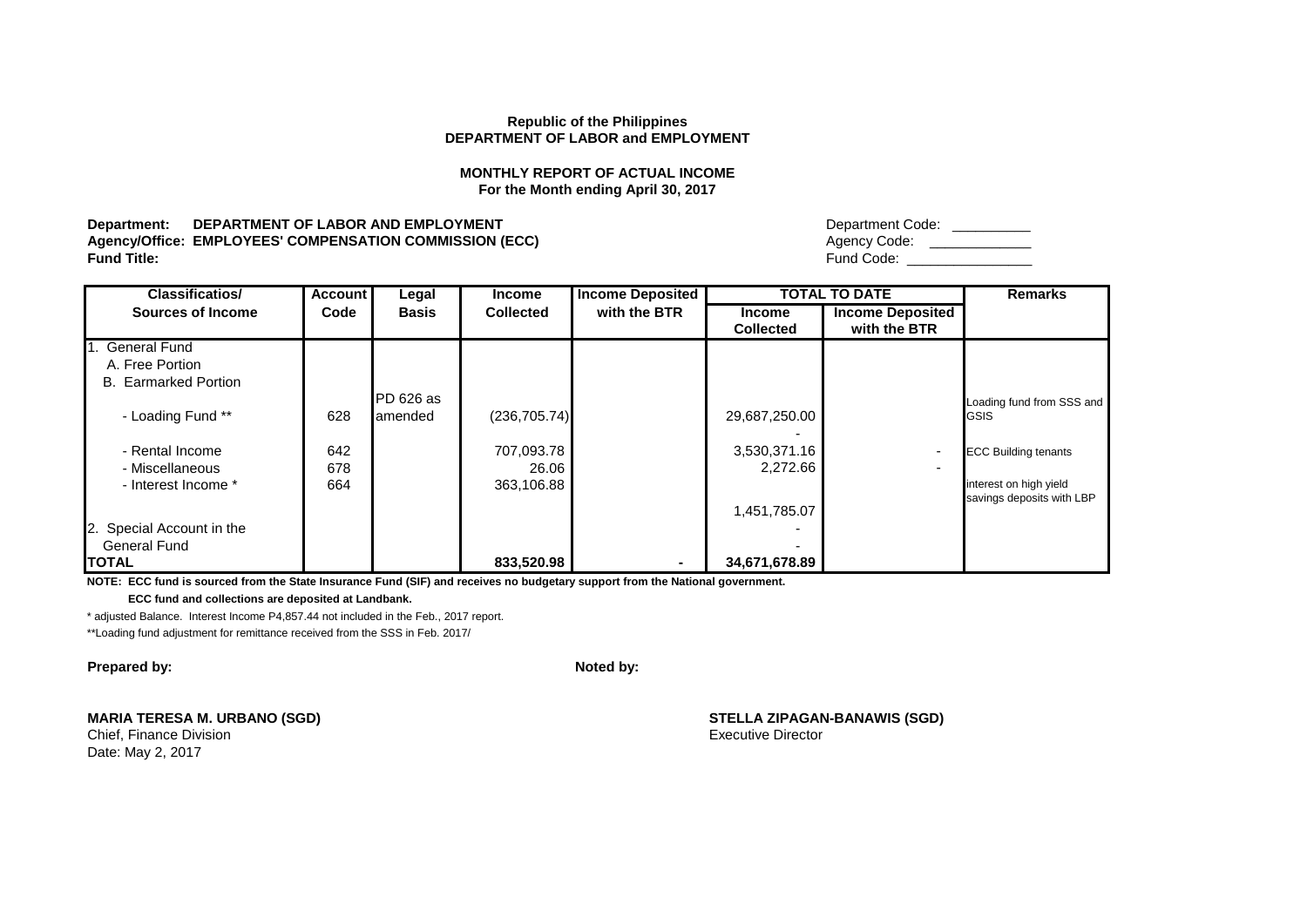# **MONTHLY REPORT OF ACTUAL INCOME For the Month ending May 31, 2017**

**Department: DEPARTMENT OF LABOR AND EMPLOYMENT Agency/Office: EMPLOYEES' COMPENSATION COMMISSION (ECC) Fund Title:** Fund Code: \_\_\_\_\_\_\_\_\_\_\_\_\_\_\_\_

| Department Code: |  |
|------------------|--|
| Agency Code:     |  |
| Fund Code:       |  |

| <b>Classificatios/</b>      | <b>Account</b> | Legal        | <b>Income</b>    | <b>Income Deposited</b> |                  | <b>TOTAL TO DATE</b>    | <b>Remarks</b>              |
|-----------------------------|----------------|--------------|------------------|-------------------------|------------------|-------------------------|-----------------------------|
| <b>Sources of Income</b>    | Code           | <b>Basis</b> | <b>Collected</b> | with the BTR            | <b>Income</b>    | <b>Income Deposited</b> |                             |
|                             |                |              |                  |                         | <b>Collected</b> | with the BTR            |                             |
| 1. General Fund             |                |              |                  |                         |                  |                         |                             |
| A. Free Portion             |                |              |                  |                         |                  |                         |                             |
| <b>B.</b> Earmarked Portion |                |              |                  |                         |                  |                         |                             |
|                             |                | PD 626 as    |                  |                         |                  |                         | Loading fund from SSS and   |
| - Loading Fund              | 628            | amended      | 17,917,025.00    |                         | 47,604,275.00    |                         | <b>GSIS</b>                 |
|                             |                |              |                  |                         |                  |                         |                             |
| - Rental Income             | 642            |              | 958,427.82       |                         | 4,488,798.98     | ٠                       | <b>ECC Building tenants</b> |
| - Miscellaneous             | 678            |              | 10,452.12        |                         | 12,724.78        | $\blacksquare$          |                             |
| - Interest Income *         | 664            |              | 370,974.63       |                         |                  |                         | interest on high yield      |
|                             |                |              |                  |                         |                  |                         | savings deposits with LBP   |
|                             |                |              |                  |                         | 1,822,759.70     |                         |                             |
| 2. Special Account in the   |                |              |                  |                         |                  |                         |                             |
| <b>General Fund</b>         |                |              |                  |                         |                  |                         |                             |
| <b>TOTAL</b>                |                |              | 19,256,879.57    |                         | 53,928,558.46    |                         |                             |

**NOTE: ECC fund is sourced from the State Insurance Fund (SIF) and receives no budgetary support from the National government.**

 **ECC fund and collections are deposited at Landbank.**

\* adjusted Balance. Interest Income P4,857.44 not included in the Feb., 2017 report.

\*\*Loading fund adjustment for remittance received from the SSS in Feb. 2017

**Prepared by: Noted by: Noted by: Noted by: Noted by: Noted by: Noted by: Noted by: Noted by: Noted by: Noted by: Noted by: Noted by: Noted by: Noted by: Noted by: Noted by: Noted by: No** 

**MARIA TERESA M. URBANO (SGD) STELLA ZIPAGAN-BANAWIS (SGD)**

Date: June 5, 2017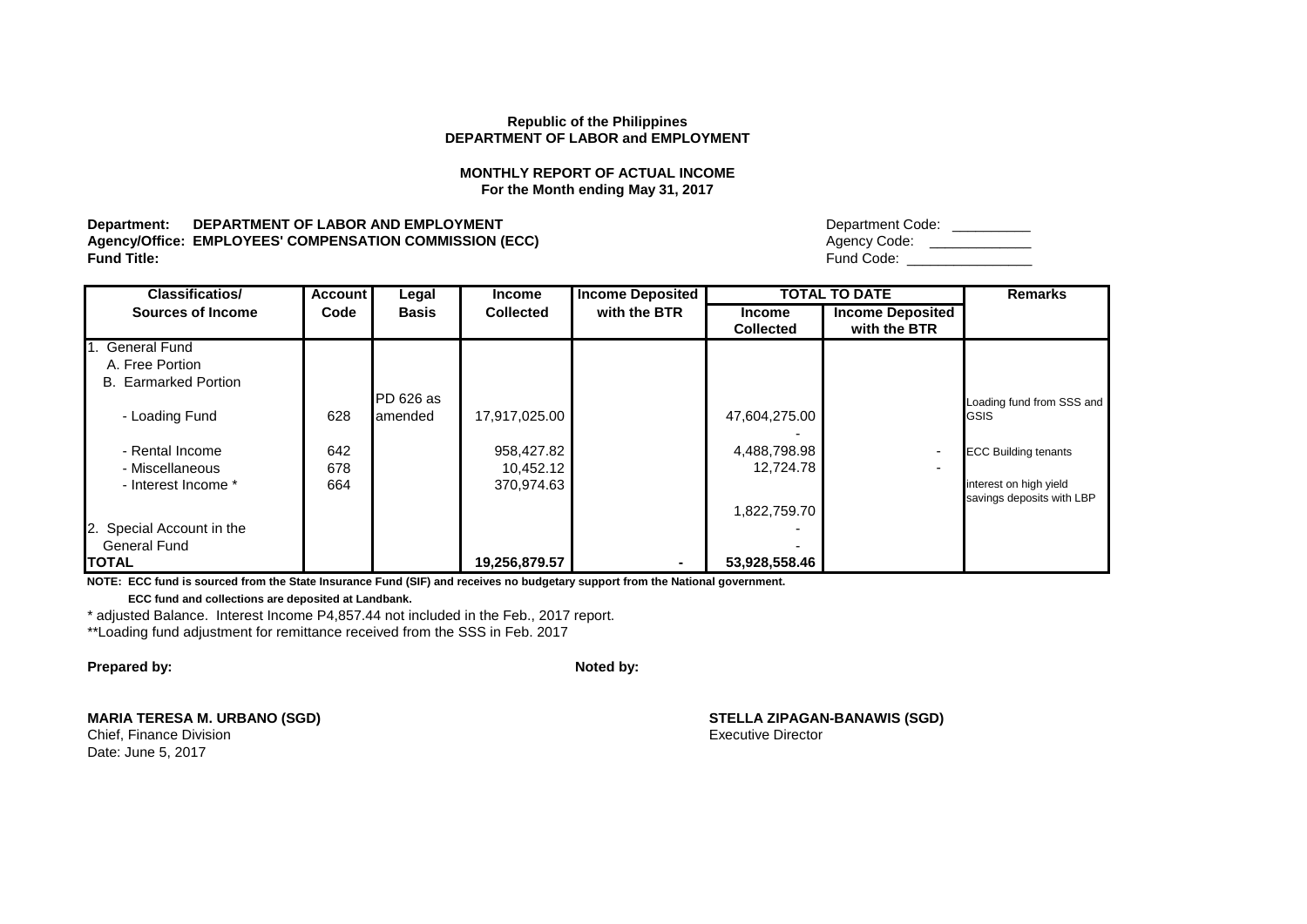## **MONTHLY REPORT OF ACTUAL INCOME For the Month ending June 30, 2017**

**Department: DEPARTMENT OF LABOR AND EMPLOYMENT Agency/Office: EMPLOYEES' COMPENSATION COMMISSION (ECC) Fund Title:** Fund Code: \_\_\_\_\_\_\_\_\_\_\_\_\_\_\_\_

| Department Code: |  |
|------------------|--|
| Agency Code:     |  |
| Fund Code:       |  |

| <b>Classificatios/</b>      | <b>Account</b> | Legal        | <b>Income</b>    | <b>Income Deposited</b> |                  | <b>TOTAL TO DATE</b>    | <b>Remarks</b>              |
|-----------------------------|----------------|--------------|------------------|-------------------------|------------------|-------------------------|-----------------------------|
| <b>Sources of Income</b>    | Code           | <b>Basis</b> | <b>Collected</b> | with the BTR            | <b>Income</b>    | <b>Income Deposited</b> |                             |
|                             |                |              |                  |                         | <b>Collected</b> | with the BTR            |                             |
| 1. General Fund             |                |              |                  |                         |                  |                         |                             |
| A. Free Portion             |                |              |                  |                         |                  |                         |                             |
| <b>B.</b> Earmarked Portion |                |              |                  |                         |                  |                         |                             |
|                             |                | PD 626 as    |                  |                         |                  |                         | Loading fund from SSS and   |
| - Loading Fund **           | 628            | amended      |                  |                         | 47,604,275.00    |                         | <b>GSIS</b>                 |
|                             |                |              |                  |                         |                  |                         |                             |
| - Rental Income             | 642            |              | 918,531.42       |                         | 5,407,330.40     | ٠                       | <b>ECC Building tenants</b> |
| - Miscellaneous             | 678            |              | 7,126.06         |                         | 19,850.84        | $\blacksquare$          |                             |
| - Interest Income *         | 664            |              | 363,646.48       |                         |                  |                         | interest on high yield      |
|                             |                |              |                  |                         |                  |                         | savings deposits with LBP   |
|                             |                |              |                  |                         | 2,186,406.18     |                         |                             |
| 2. Special Account in the   |                |              |                  |                         |                  |                         |                             |
| <b>General Fund</b>         |                |              |                  |                         |                  |                         |                             |
| <b>TOTAL</b>                |                |              | 1,289,303.96     |                         | 55,217,862.42    |                         |                             |

**NOTE: ECC fund is sourced from the State Insurance Fund (SIF) and receives no budgetary support from the National government.**

 **ECC fund and collections are deposited at Landbank.**

\* adjusted Balance. Interest Income P4,857.44 not included in the Feb., 2017 report.

\*\*Loading fund adjustment for remittance received from the SSS in Feb. 2017/

**Prepared by: Noted by: Noted by: Noted by: Noted by: Noted by: Noted by: Noted by: Noted by: Noted by: Noted by: Noted by: Noted by: Noted by: Noted by: Noted by: Noted by: Noted by: No** 

**MARIA TERESA M. URBANO (SGD) STELLA ZIPAGAN-BANAWIS (SGD)**

Date: July 4, 2017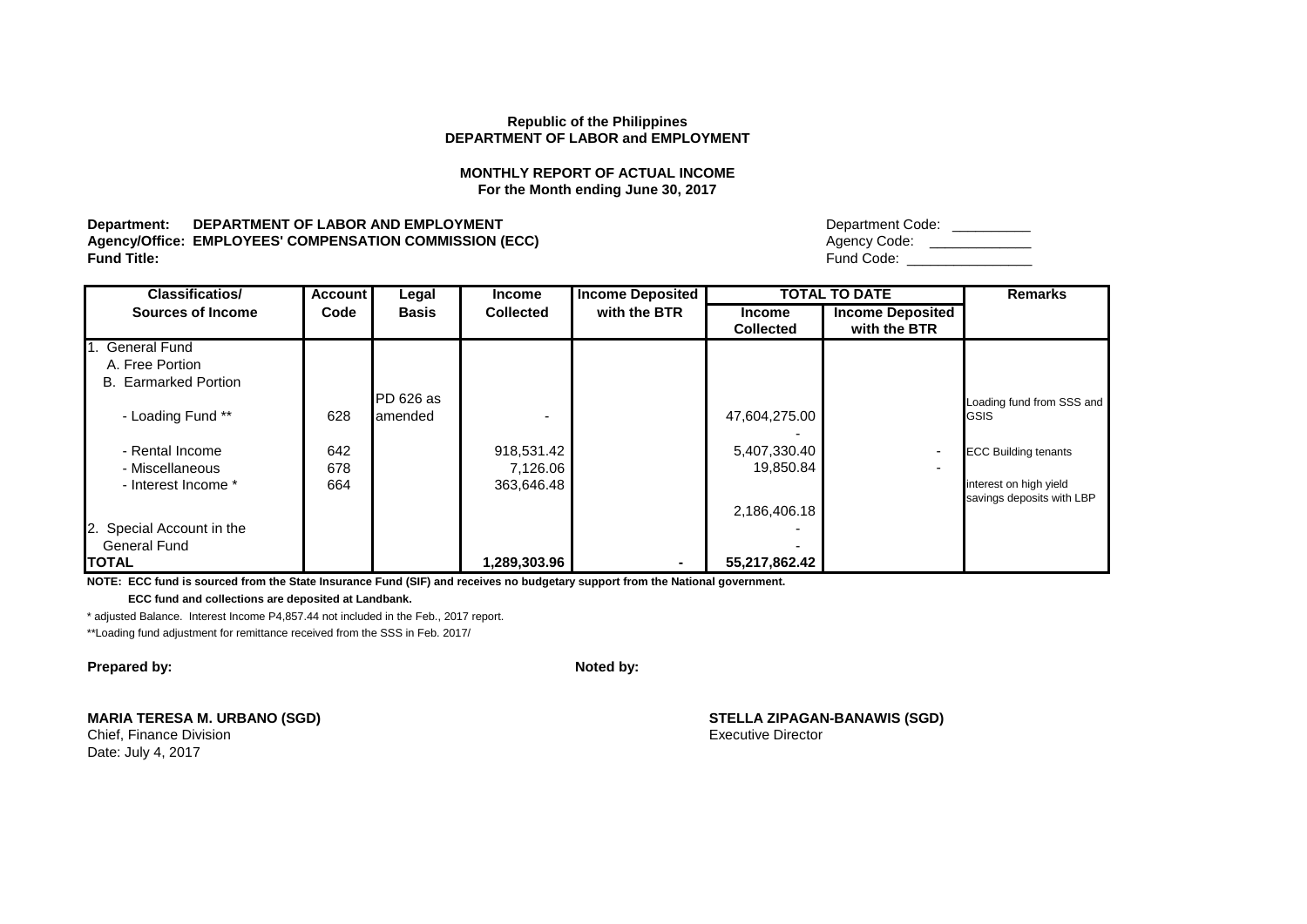# **MONTHLY REPORT OF ACTUAL INCOME For the Month ending July 31, 2017**

**Department: DEPARTMENT OF LABOR AND EMPLOYMENT Agency/Office: EMPLOYEES' COMPENSATION COMMISSION (ECC) Fund Title:** Fund Code: \_\_\_\_\_\_\_\_\_\_\_\_\_\_\_\_

| Department Code: |  |
|------------------|--|
| Agency Code:     |  |
| Fund Code:       |  |

| <b>Classificatios/</b>      | <b>Account</b> | Legal        | <b>Income</b>    | <b>Income Deposited</b> |                  | <b>TOTAL TO DATE</b>    | <b>Remarks</b>              |
|-----------------------------|----------------|--------------|------------------|-------------------------|------------------|-------------------------|-----------------------------|
| <b>Sources of Income</b>    | Code           | <b>Basis</b> | <b>Collected</b> | with the BTR            | <b>Income</b>    | <b>Income Deposited</b> |                             |
|                             |                |              |                  |                         | <b>Collected</b> | with the BTR            |                             |
| 1. General Fund             |                |              |                  |                         |                  |                         |                             |
| A. Free Portion             |                |              |                  |                         |                  |                         |                             |
| <b>B.</b> Earmarked Portion |                |              |                  |                         |                  |                         |                             |
|                             |                | PD 626 as    |                  |                         |                  |                         | Loading fund from SSS and   |
| - Loading Fund **           | 628            | amended      | 7,678,725.00     |                         | 55,283,000.00    |                         | <b>GSIS</b>                 |
|                             |                |              |                  |                         |                  |                         |                             |
| - Rental Income             | 642            |              | 1,034,324.50     |                         | 6,441,654.90     | ٠                       | <b>ECC Building tenants</b> |
| - Miscellaneous             | 678            |              | 1,026.06         |                         | 20,876.90        | $\blacksquare$          |                             |
| - Interest Income *         | 664            |              | 368,214.75       |                         | 2,554,620.93     |                         | interest on high yield      |
|                             |                |              |                  |                         |                  |                         | savings deposits with LBP   |
|                             |                |              |                  |                         |                  |                         |                             |
| 2. Special Account in the   |                |              |                  |                         |                  |                         |                             |
| <b>General Fund</b>         |                |              |                  |                         |                  |                         |                             |
| <b>TOTAL</b>                |                |              | 9,082,290.31     |                         | 64,300,152.73    |                         |                             |

**NOTE: ECC fund is sourced from the State Insurance Fund (SIF) and receives no budgetary support from the National government.**

 **ECC fund and collections are deposited at Landbank.**

\* adjusted Balance. Interest Income P4,857.44 not included in the Feb., 2017 report.

\*\*Loading fund adjustment for remittance received from the SSS in Feb. 2017/

**Prepared by: Noted by: Noted by: Noted by: Noted by: Noted by: Noted by: Noted by: Noted by: Noted by: Noted by: Noted by: Noted by: Noted by: Noted by: Noted by: Noted by: Noted by: No** 

**MARIA TERESA M. URBANO (SGD) STELLA ZIPAGAN-BANAWIS (SGD)**

Date: August 1, 2017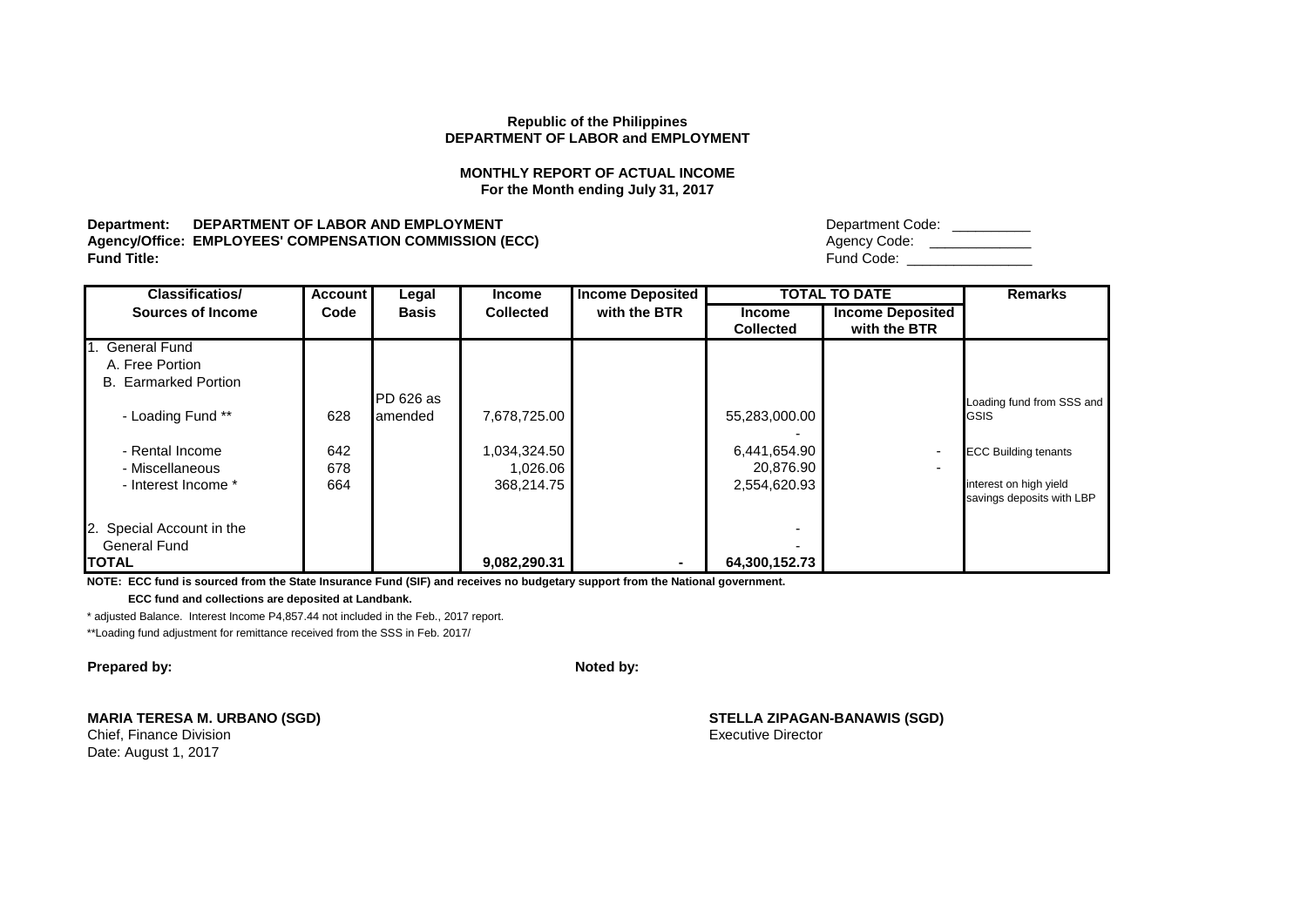# **MONTHLY REPORT OF ACTUAL INCOME For the Month ending August 31, 2017**

**Department: DEPARTMENT OF LABOR AND EMPLOYMENT Agency/Office: EMPLOYEES' COMPENSATION COMMISSION (ECC) Fund Title:** Fund Code: \_\_\_\_\_\_\_\_\_\_\_\_\_\_\_\_

| Department Code: |  |
|------------------|--|
| Agency Code:     |  |
| Fund Code:       |  |

| <b>Classificatios/</b>      | <b>Account</b> | Legal        | <b>Income</b>    | <b>Income Deposited</b> |                  | <b>TOTAL TO DATE</b>     | <b>Remarks</b>              |
|-----------------------------|----------------|--------------|------------------|-------------------------|------------------|--------------------------|-----------------------------|
| <b>Sources of Income</b>    | Code           | <b>Basis</b> | <b>Collected</b> | with the BTR            | <b>Income</b>    | <b>Income Deposited</b>  |                             |
|                             |                |              |                  |                         | <b>Collected</b> | with the BTR             |                             |
| 1. General Fund             |                |              |                  |                         |                  |                          |                             |
| A. Free Portion             |                |              |                  |                         |                  |                          |                             |
| <b>B.</b> Earmarked Portion |                |              |                  |                         |                  |                          |                             |
|                             |                | PD 626 as    |                  |                         |                  |                          | Loading fund from SSS and   |
| - Loading Fund **           | 628            | amended      |                  |                         | 55,283,000.00    |                          | <b>GSIS</b>                 |
|                             |                |              |                  |                         |                  |                          |                             |
| - Rental Income             | 642            |              | 732,392.58       |                         | 7,194,346.28     | ٠                        | <b>ECC Building tenants</b> |
| - Miscellaneous             | 678            |              | 8,026.06         |                         | 28,902.96        | $\overline{\phantom{0}}$ | <b>Bid docs</b>             |
| - Interest Income *         | 664            |              | 369,426.03       |                         |                  |                          | interest on high yield      |
|                             |                |              |                  |                         |                  |                          | savings deposits with LBP   |
|                             |                |              |                  |                         | 2,924,046.96     |                          |                             |
| 2. Special Account in the   |                |              |                  |                         |                  |                          |                             |
| <b>General Fund</b>         |                |              |                  |                         |                  |                          |                             |
| <b>TOTAL</b>                |                |              | 1,109,844.67     |                         | 65,430,296.20    |                          |                             |

**NOTE: ECC fund is sourced from the State Insurance Fund (SIF) and receives no budgetary support from the National government.**

 **ECC fund and collections are deposited at Landbank.**

\* adjusted Balance. Interest Income P4,857.44 not included in the Feb., 2017 report.

\*\*Loading fund adjustment for remittance received from the SSS in Feb. 2017/

**Prepared by: Noted by: Noted by: Noted by: Noted by: Noted by: Noted by: Noted by: Noted by: Noted by: Noted by: Noted by: Noted by: Noted by: Noted by: Noted by: Noted by: Noted by: No** 

**MARIA TERESA M. URBANO (SGD) STELLA ZIPAGAN-BANAWIS (SGD)**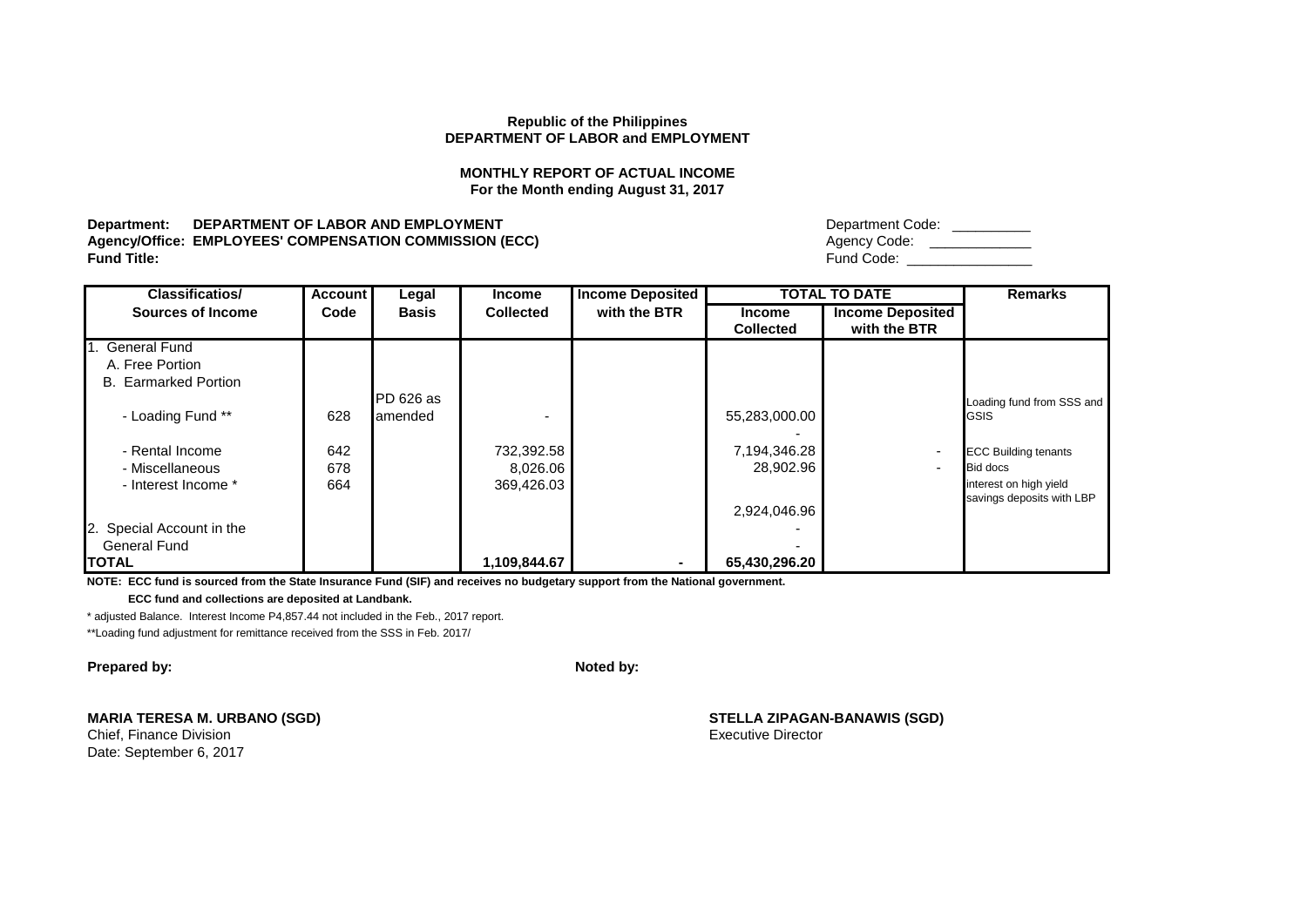### **MONTHLY REPORT OF ACTUAL INCOME For the Month ending September 30, 2017**

**Department: DEPARTMENT OF LABOR AND EMPLOYMENT Agency/Office: EMPLOYEES' COMPENSATION COMMISSION (ECC)**<br>Fund Title: **Fund Title:** Fund Code: \_\_\_\_\_\_\_\_\_\_\_\_\_\_\_\_

| Department Code: |
|------------------|
| Agency Code:     |
| Fund Code:       |

| <b>Classificatios/</b>      | <b>Account</b> | Legal        | <b>Income</b>    | <b>Income Deposited</b> |                  | <b>TOTAL TO DATE</b>     | <b>Remarks</b>              |
|-----------------------------|----------------|--------------|------------------|-------------------------|------------------|--------------------------|-----------------------------|
| <b>Sources of Income</b>    | Code           | <b>Basis</b> | <b>Collected</b> | with the BTR            | <b>Income</b>    | <b>Income Deposited</b>  |                             |
|                             |                |              |                  |                         | <b>Collected</b> | with the BTR             |                             |
| 1. General Fund             |                |              |                  |                         |                  |                          |                             |
| A. Free Portion             |                |              |                  |                         |                  |                          |                             |
| <b>B.</b> Earmarked Portion |                |              |                  |                         |                  |                          |                             |
|                             |                | PD 626 as    |                  |                         |                  |                          | Loading fund from SSS and   |
| - Loading Fund **           | 628            | amended      | 19,349,050.00    |                         | 74,632,050.00    |                          | <b>GSIS</b>                 |
|                             |                |              |                  |                         |                  |                          |                             |
| - Rental Income             | 642            |              | 1,063,146.78     |                         | 8,257,493.06     |                          | <b>ECC Building tenants</b> |
| - Miscellaneous             | 678            |              | 6,826.06         |                         | 35,729.02        | $\overline{\phantom{0}}$ | <b>Bid docs</b>             |
| - Interest Income *         | 664            |              | 350,753.10       |                         |                  |                          | interest on high yield      |
|                             |                |              |                  |                         |                  |                          | savings deposits with LBP   |
|                             |                |              |                  |                         | 3,274,800.06     |                          |                             |
| 2. Special Account in the   |                |              |                  |                         |                  |                          |                             |
| <b>General Fund</b>         |                |              |                  |                         |                  |                          |                             |
| <b>TOTAL</b>                |                |              | 20,769,775.94    |                         | 86,200,072.14    |                          |                             |

**NOTE: ECC fund is sourced from the State Insurance Fund (SIF) and receives no budgetary support from the National government.**

 **ECC fund and collections are deposited at Landbank.**

\* adjusted Balance. Interest Income P4,857.44 not included in the Feb., 2017 report.

\*\*Loading fund adjustment for remittance received from the SSS in Feb. 2017/

**Prepared by: Noted by: Noted by: Noted by: Noted by: Noted by: Noted by: Noted by: Noted by: Noted by: Noted by: Noted by: Noted by: Noted by: Noted by: Noted by: Noted by: Noted by: No** 

**MARIA TERESA M. URBANO (SGD) STELLA ZIPAGAN-BANAWIS (SGD)**

Chief, Finance Division **Executive Director** Executive Director Date: September 6, 2017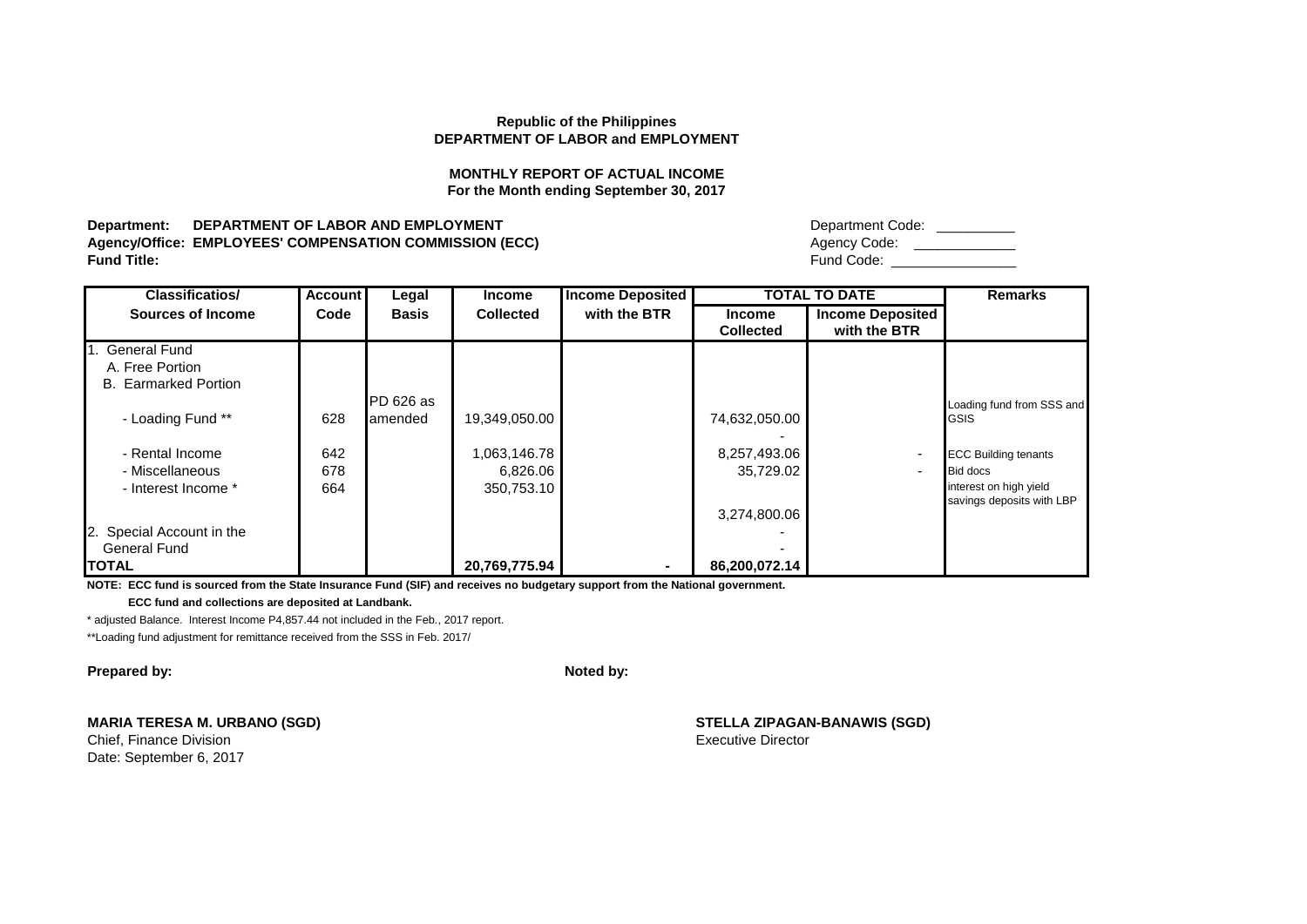### **MONTHLY REPORT OF ACTUAL INCOME For the Month ending October 31, 2017**

**Department: DEPARTMENT OF LABOR AND EMPLOYMENT Agency/Office: EMPLOYEES' COMPENSATION COMMISSION (ECC)**<br>Fund Title: **Fund Title:** Fund Code: \_\_\_\_\_\_\_\_\_\_\_\_\_\_\_\_

| Department Code: |
|------------------|
| Agency Code:     |
| Fund Code:       |

| <b>Classificatios/</b>      | <b>Account</b> | Legal        | <b>Income</b>    | <b>Income Deposited</b> |                  | <b>TOTAL TO DATE</b>     | <b>Remarks</b>              |
|-----------------------------|----------------|--------------|------------------|-------------------------|------------------|--------------------------|-----------------------------|
| <b>Sources of Income</b>    | Code           | <b>Basis</b> | <b>Collected</b> | with the BTR            | <b>Income</b>    | <b>Income Deposited</b>  |                             |
|                             |                |              |                  |                         | <b>Collected</b> | with the BTR             |                             |
| 1. General Fund             |                |              |                  |                         |                  |                          |                             |
| A. Free Portion             |                |              |                  |                         |                  |                          |                             |
| <b>B.</b> Earmarked Portion |                |              |                  |                         |                  |                          |                             |
|                             |                | PD 626 as    |                  |                         |                  |                          | Loading fund from SSS and   |
| - Loading Fund **           | 628            | amended      | 8,292,450.00     |                         | 82,924,500.00    |                          | <b>GSIS</b>                 |
|                             |                |              |                  |                         |                  |                          |                             |
| - Rental Income             | 642            |              | 722,093.78       |                         | 8,979,586.84     |                          | <b>ECC Building tenants</b> |
| - Miscellaneous             | 678            |              | 12,000.00        |                         | 47,729.02        | $\overline{\phantom{0}}$ | <b>Bid docs</b>             |
| - Interest Income *         | 664            |              | 361,834.76       |                         |                  |                          | interest on high yield      |
|                             |                |              |                  |                         |                  |                          | savings deposits with LBP   |
|                             |                |              |                  |                         | 3,636,634.82     |                          |                             |
| 2. Special Account in the   |                |              |                  |                         |                  |                          |                             |
| <b>General Fund</b>         |                |              |                  |                         |                  |                          |                             |
| <b>TOTAL</b>                |                |              | 9,388,378.54     |                         | 95,588,450.68    |                          |                             |

**NOTE: ECC fund is sourced from the State Insurance Fund (SIF) and receives no budgetary support from the National government.**

 **ECC fund and collections are deposited at Landbank.**

\* adjusted Balance. Interest Income P4,857.44 not included in the Feb., 2017 report.

\*\*Loading fund adjustment for remittance received from the SSS in Feb. 2017/

**Prepared by: Noted by: Noted by: Noted by: Noted by: Noted by: Noted by: Noted by: Noted by: Noted by: Noted by: Noted by: Noted by: Noted by: Noted by: Noted by: Noted by: Noted by: No** 

**MARIA TERESA M. URBANO (SGD) STELLA ZIPAGAN-BANAWIS (SGD)**

Chief, Finance Division **Executive Director** Executive Director Date: November 7, 2017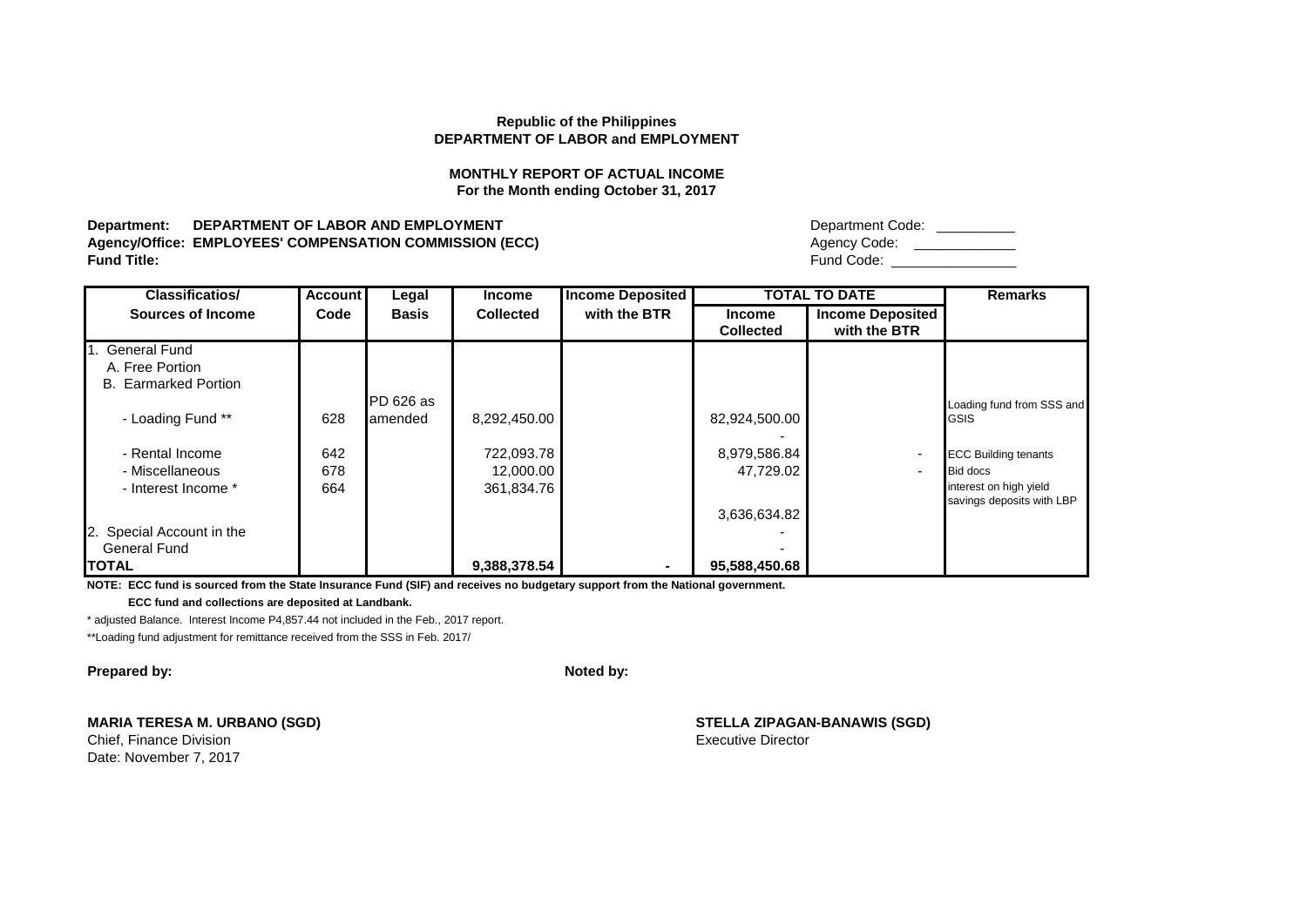### **MONTHLY REPORT OF ACTUAL INCOME For the Month ending November 30, 2017**

**Department: DEPARTMENT OF LABOR AND EMPLOYMENT Agency/Office: EMPLOYEES' COMPENSATION COMMISSION (ECC)**<br>Fund Title: **Fund Title:** Fund Code: \_\_\_\_\_\_\_\_\_\_\_\_\_\_\_\_

| Department Code: |
|------------------|
| Agency Code:     |
| Fund Code:       |

| <b>Classificatios/</b>      | <b>Account</b> | Legal        | <b>Income</b>    | <b>Income Deposited</b> |                  | <b>TOTAL TO DATE</b>     | <b>Remarks</b>              |
|-----------------------------|----------------|--------------|------------------|-------------------------|------------------|--------------------------|-----------------------------|
| <b>Sources of Income</b>    | Code           | <b>Basis</b> | <b>Collected</b> | with the BTR            | <b>Income</b>    | <b>Income Deposited</b>  |                             |
|                             |                |              |                  |                         | <b>Collected</b> | with the BTR             |                             |
| 1. General Fund             |                |              |                  |                         |                  |                          |                             |
| A. Free Portion             |                |              |                  |                         |                  |                          |                             |
| <b>B.</b> Earmarked Portion |                |              |                  |                         |                  |                          |                             |
|                             |                | PD 626 as    |                  |                         |                  |                          | Loading fund from SSS and   |
| - Loading Fund **           | 628            | lamended     | 19,349,050.00    |                         | 102,273,550.00   |                          | <b>GSIS</b>                 |
|                             |                |              |                  |                         |                  |                          |                             |
| - Rental Income             | 642            |              | 723,504.92       |                         | 9,703,091.76     | ٠                        | <b>ECC Building tenants</b> |
| - Miscellaneous             | 678            |              | 8,052.12         |                         | 55,781.14        | $\overline{\phantom{0}}$ | <b>Bid docs</b>             |
| - Interest Income *         | 664            |              | 366,282.81       |                         | 4,002,917.63     |                          | interest on high yield      |
|                             |                |              |                  |                         |                  |                          | savings deposits with LBP   |
|                             |                |              |                  |                         |                  |                          |                             |
| 2. Special Account in the   |                |              |                  |                         |                  |                          |                             |
| <b>General Fund</b>         |                |              |                  |                         |                  |                          |                             |
| <b>TOTAL</b>                |                |              | 20,446,889.85    |                         | 116,035,340.53   |                          |                             |

**NOTE: ECC fund is sourced from the State Insurance Fund (SIF) and receives no budgetary support from the National government.**

 **ECC fund and collections are deposited at Landbank.**

\* adjusted Balance. Interest Income P4,857.44 not included in the Feb., 2017 report.

\*\*Loading fund adjustment for remittance received from the SSS in Feb. 2017/

**Prepared by: Noted by: Noted by: Noted by: Noted by: Noted by: Noted by: Noted by: Noted by: Noted by: Noted by: Noted by: Noted by: Noted by: Noted by: Noted by: Noted by: Noted by: No** 

**MARIA TERESA M. URBANO (SGD) STELLA ZIPAGAN-BANAWIS (SGD)**

Chief, Finance Division **Executive Director** Executive Director Date: December 4, 2017